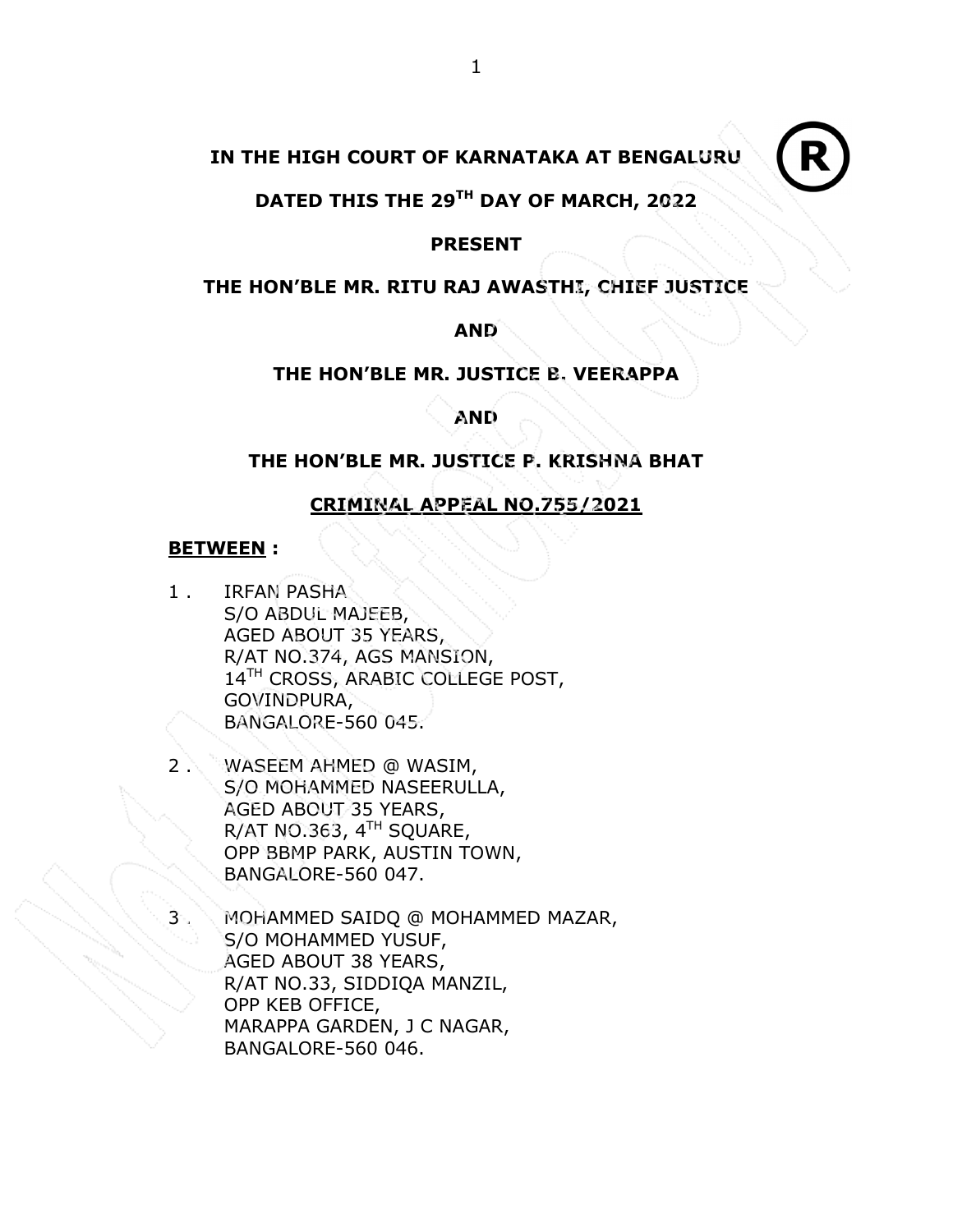4 . MOHAMMED MUJEEB ULLA @ MUJEEB, S/O SHEIKH AMEER JAN, AGED ABOUT 49 YEARS, R/AT 66, SIDDIQUA MANZIL, OPP KEB OFFICE, MARAPPA GARDEN, J C NAGAR, BANGALORE-560 046.

**APPELLANTS** 

(BY SRI. S BALAKRISHNAN, ADVOCATE)

### AND :

STATE OF KARNATAKA, THROUGH NATIONAL INVESTIGATION AGENCY, BANGALORE, REP BY SPP, HIGH COURT OF KARNATAKA, HIGH COURT BUILDING, BANGALORE-560 001.

...RESPONDENT

(BY SRI. PRASANNA KUMAR P, STANDING COUNSEL)

THIS CRIMINAL APPEAL IS FILED UNDER SECTION 21 OF NATIONAL INVESTIGATION AGENCY ACT PRAYING TO TRANSFER THE CASE IN SPL.C.NO.181/2017 FROM HONOURABLE XLIX ADDITIONAL CITY CIVIL AND SESSIONS JUDGE AND SPECIAL JUDGE FOR TRIAL OF NIA CASES, (CCH-50) TO ANY OTHER HONOURABLE COURT HAVING JURISDICTION UNDER THE CODE OF CRIMINAL PROCEDURE, TO PROCEED WITH THE TRIAL OTHER THAN THE OFFENCE UNDER UNLAWFUL ACTIVITIES (PREVENTION) ACT.

THIS REFERENCE IS MADE BY THE CHIEF JUSTICE TO DETERMINE THE ISSUE WHETHER AN INTERLOCUTORY APPLICATION FILED AND DISMISSED BY A SPECIAL COURT WOULD GIVE RISE TO FILING OF AN APPEAL UNDER SECTION 21 OF THE NATIONAL INVESTIGATION AGENCY ACT, 2008 OR WHETHER APPEAL LIES UNDER SECTION 21 OF THE NATIONAL INVESTIGATION AGENCY ACT, 2008 AGAINST AN ORDER PASSED ON AN INTERLOCUTORY APPLICATION FILED UNDER SECTION 20 OF THE ACT.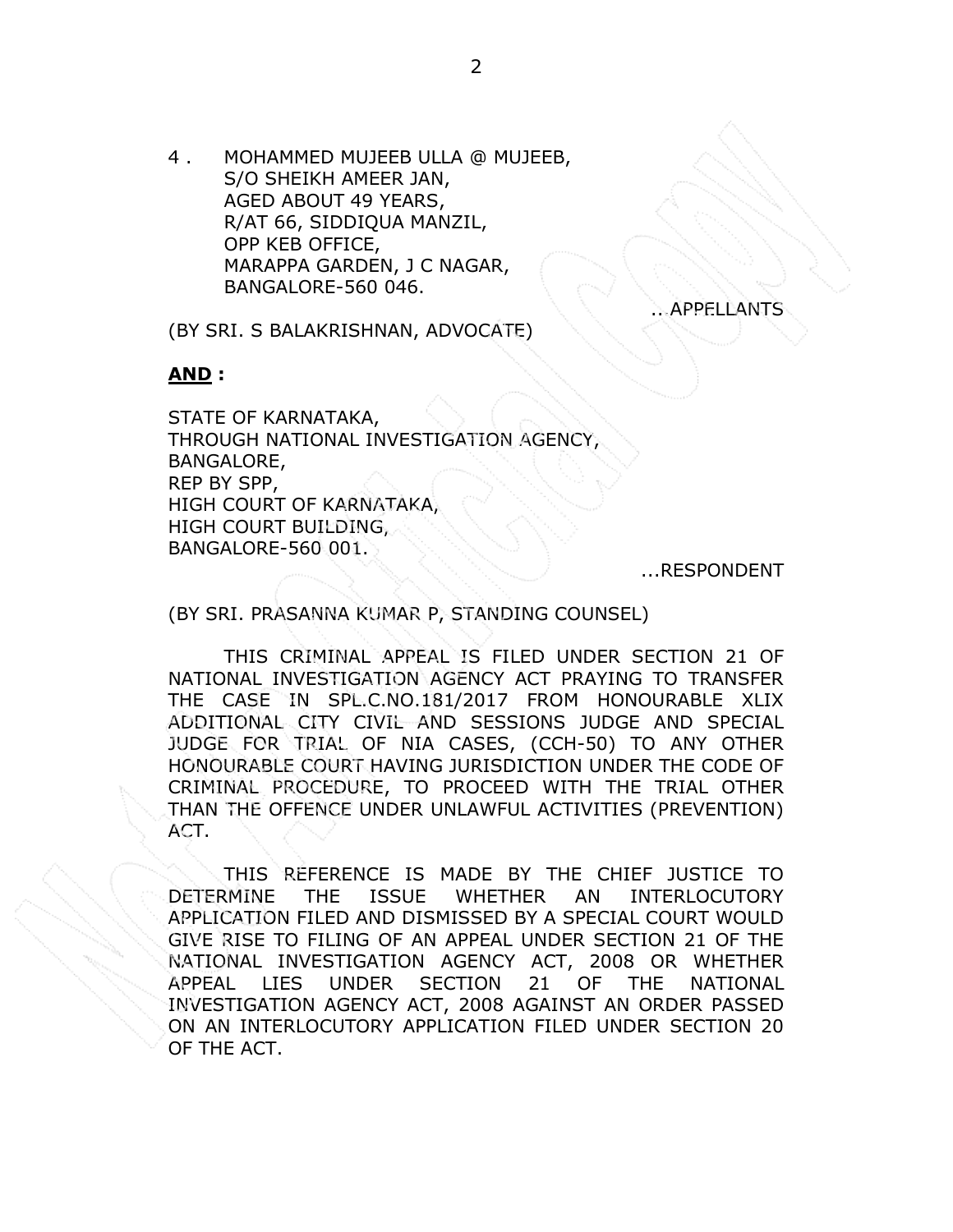THIS REFERENCE HAVING BEEN HEARD AND RESERVED FOR ORDERS, COMING ON FOR PRONOUNCEMENT OF ORDER ON REFERENCE, THIS DAY, THE CHIEF JUSTICE PRONOUNCED THE FOLLOWING:

## ORDER ON REFERENCE

 This reference arises out of order dated 09.08.2021 made by the Division Bench of this Court raising doubt about the correctness of view taken by coordinate bench in Criminal Appeal No.97/2018, wherein the office objection regarding maintainability of the appeal was over-ruled and the appeal was decided on merits. The order dated 09.08.2021 for ready reference, is reproduced below:

"The registry has raised following objection with regard to maintainability of this appeal:

> "How this Crl.A. is maintainable u/s 21 of NIA Act seeking transfer the case in Spl.C.No.181/2017, pending before LI Additional City Civil and Sessions Judge, C/C.LIX Additional City Civil and Sessions Judge, Bengaluru."

2. Sri.S.Balakrishnan, learned counsel appearing for appellants has relied upon order dated 08.07.2019 passed in Crl.A.No.97/2018 to contend that similar application had been filed in Spl.C.C.No.330/2015 and said application came to be rejected by the Special Court by order dated 08.01.2018, which was challenged in the Crl.A.No.97/2018 and appeal came to be decided on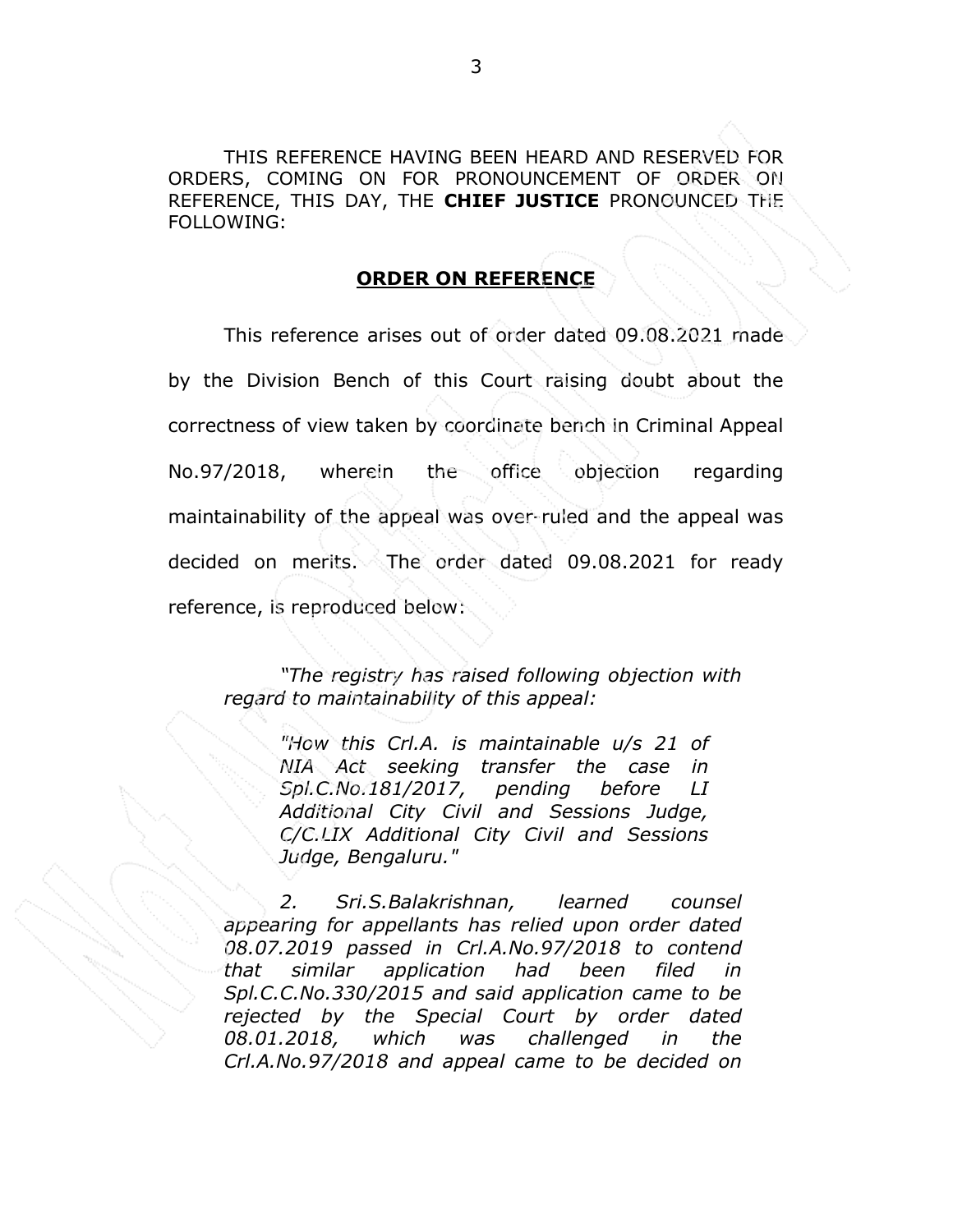merits, by over-ruling said office objection and as such he prays for over ruling the office objections raised in this appeal.

3. Per contra, Sri.P.Prasanna Kumar, learned Standing Counsel appearing for respondent would submit that in view of express language contained in sub-section (1) of Section 21 this appeal is not maintainable, since as it is filed against an interlocutory order.

4. Having heard the learned Advocates appearing for parties and after perusing the records of Crl.A.No.97/2018, we notice that in the final order which has been passed on 08.07.2019 in the said appeal there is no reference to any discussion with regard to maintainability of the appeal, obviously on account of order passed on 03.06.2019 whereunder the Coordinate Bench had over ruled the office objections by following order:

> "Heard learned counsel for the appellant and learned SPP for the respondent.

Office objection over ruled.

Call on 06/06/2019."

5. In order to appreciate the rival contentions raised in this appeal regarding maintainability it would be necessary to note Section 20 and 21(1) of the National Investigation Agency Act, 2008, which has been pressed into service and it reads:

> "20. Power to transfer cases to regular courts.-- Where, after taking cognizance of any offence, a Special Court is of the opinion that the offence is not triable by it, it shall, notwithstanding that it has no jurisdiction to try such offence, transfer the case for the trial of such offence to any court having jurisdiction under the Code and the Court to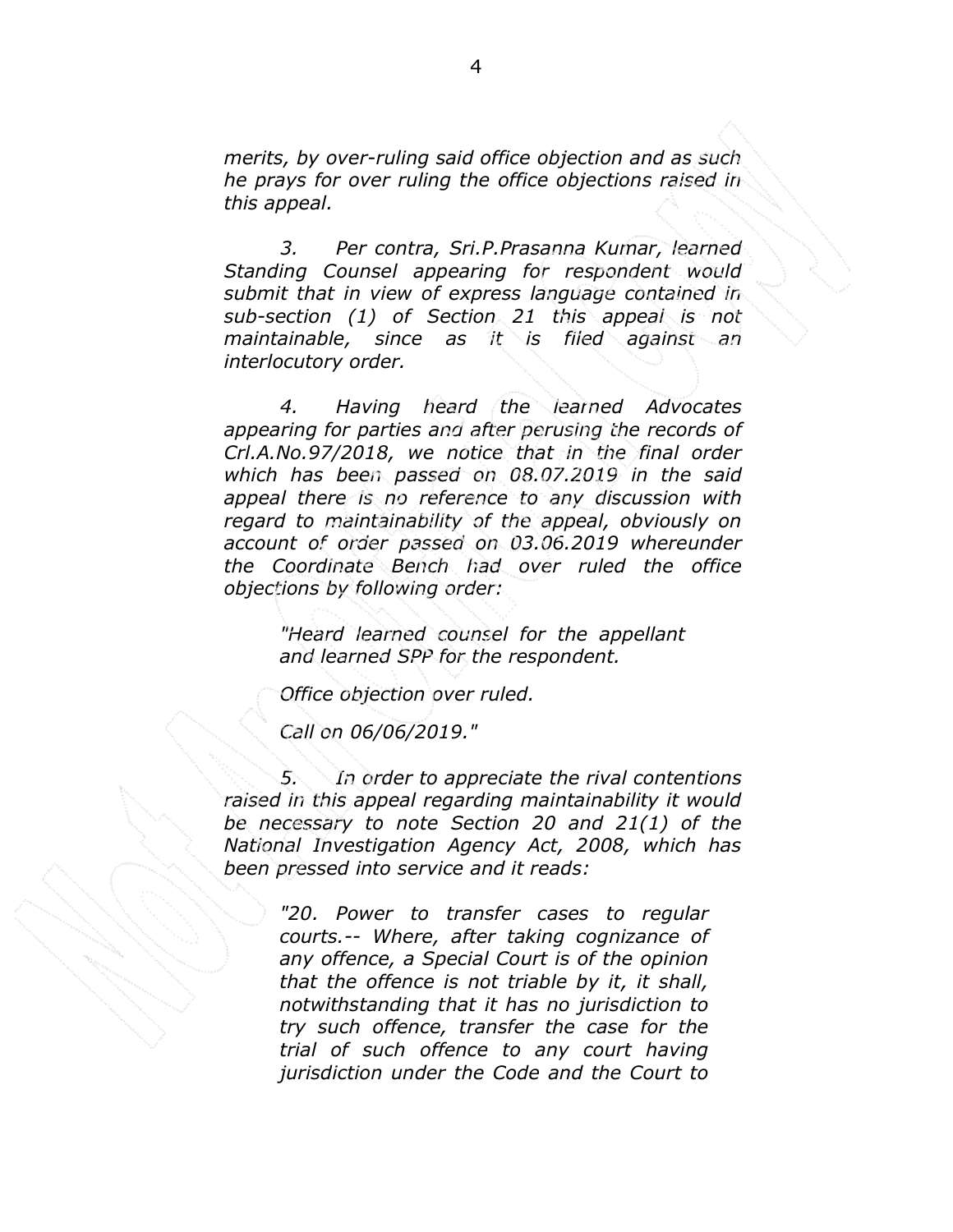which the case is transferred may proceed with the trial of the offence as if it had take cognizance of the offence.

21. Appeals.-- (1) Notwithstanding anything contained in the Code, an appeal shall lie from any judgment, sentence or order, not being an interlocutory order, of a Special Court to the High Court both on facts and on law."

 $(2)$  xxxxx

- $(3)$  xxxxx
- $(4)$  xxxxx
- $(5)$  xxxxx"

6. A plain reading of Section 20 would indicate that where the Special Court after taking cognizance of an offence is of the opinion that offence is not triable by it, is empowered to transfer the said case for trial of such offence to any court having jurisdiction under the Criminal Procedure Code and such court may proceed with the trial of the offence as if it had taken the cognizance of the offence. Subsection (1) of Section 21 would indicate that an appeal shall lie from any judgment, sentence or order, not being an interlocutory order, of a Special Court to this Court both on facts and on law. In other words, where the order which is under challenge is an interlocutory order passed by the jurisdictional Special Court, necessarily the appeal would not be maintainable. In the instant case, an interlocutory application came to be filed by appellant/accused contending interalia that offence alleged against is not triable by Special Court and it ought to be transferred to regular Special Court. However, said plea was not accepted and as such trial court rejected said contention by order dated 03.06.2019. Said order has been passed by Special Court on an interlocutory application and it is an interlocutory order. Hence, we are of the prima facie view that appeal would not be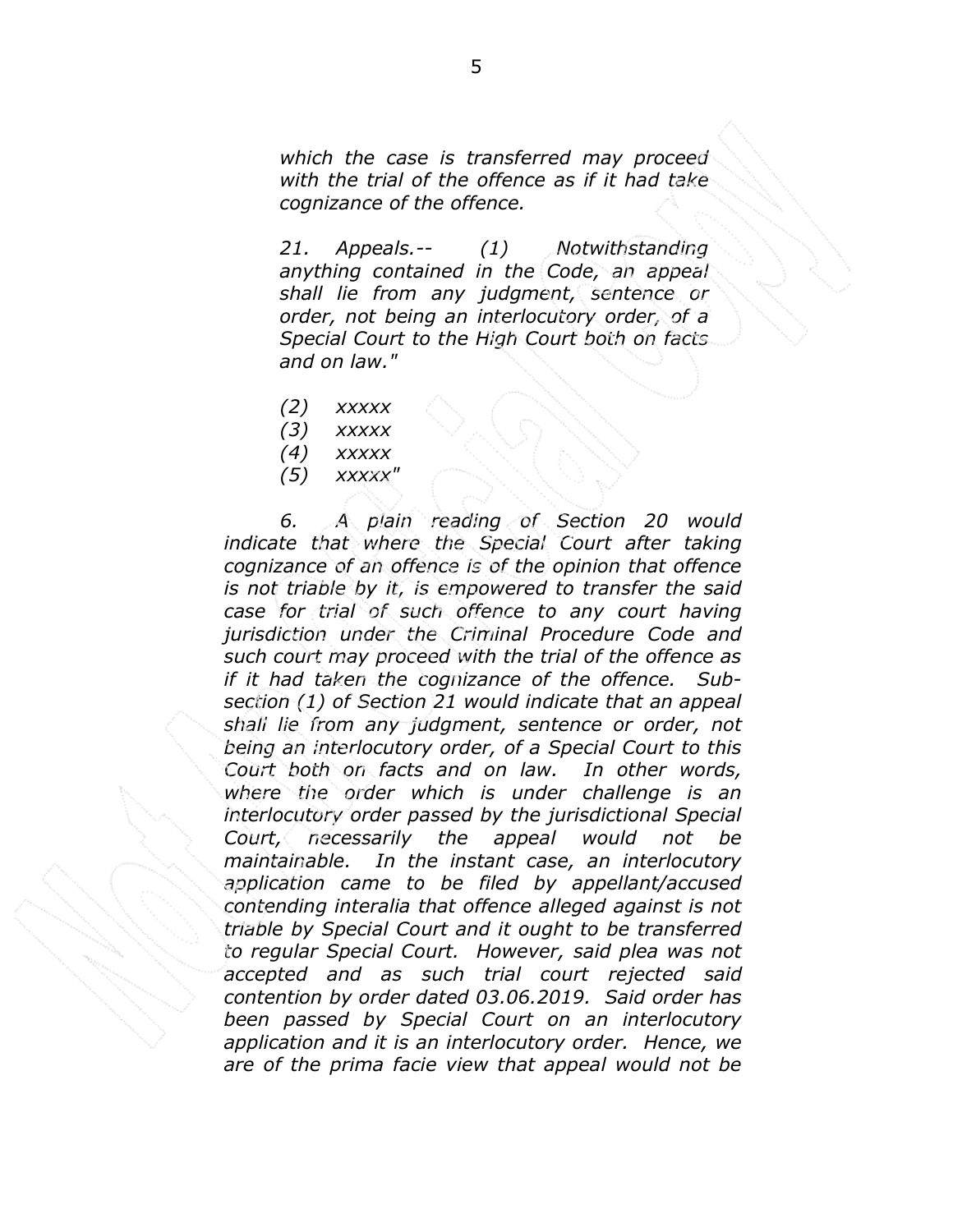maintainable. However, on account of Coordinate Bench in Crl.A.No.97/2018 by order dated 03.06.2019 referred to herein supra having over-ruled the office objection and there being no reasons assigned as to how the appeal would be maintainable against an interlocutory order an authoritative pronouncement on this issue would be required.

7. Sri.S.Balakrishnan, learned counsel appearing for appellants has made a valiant attempt to contend that order dated 03.06.2019 passed in Crl.A.No.97/2018 is a precedent, which requires to be followed by this Court. It is true that well-recognized definition of precedent is "an adjudged case or a decision of a court, considered as furnishing as an example or authority for an identical or similar case afterwards arising or a similar question of law". Salmond defines a precedent as a judicial verdict which contains in itself a legal authoritative element, which is described as ratio decidendi.

8. The Hon'ble Apex Court in KRISHENA KUMAR vs. UNION OF INDIA reported in (1990) 4 SCC 207 defined ratio decidendi thus:

> "20. ….. The ratio decidendi is the underlying principle, namely, the general reasons or the general grounds upon which the decision is based on the test or abstract from the specific peculiarities of the particular case which gives rise to the decision. The ratio decidendi has to be ascertained by an analysis of the facts of the case and the process of reasoning involving the major premise consisting of a preexisting rule of law, either statutory or Judge-made, and a minor premise consisting of the material facts of the case under immediate consideration."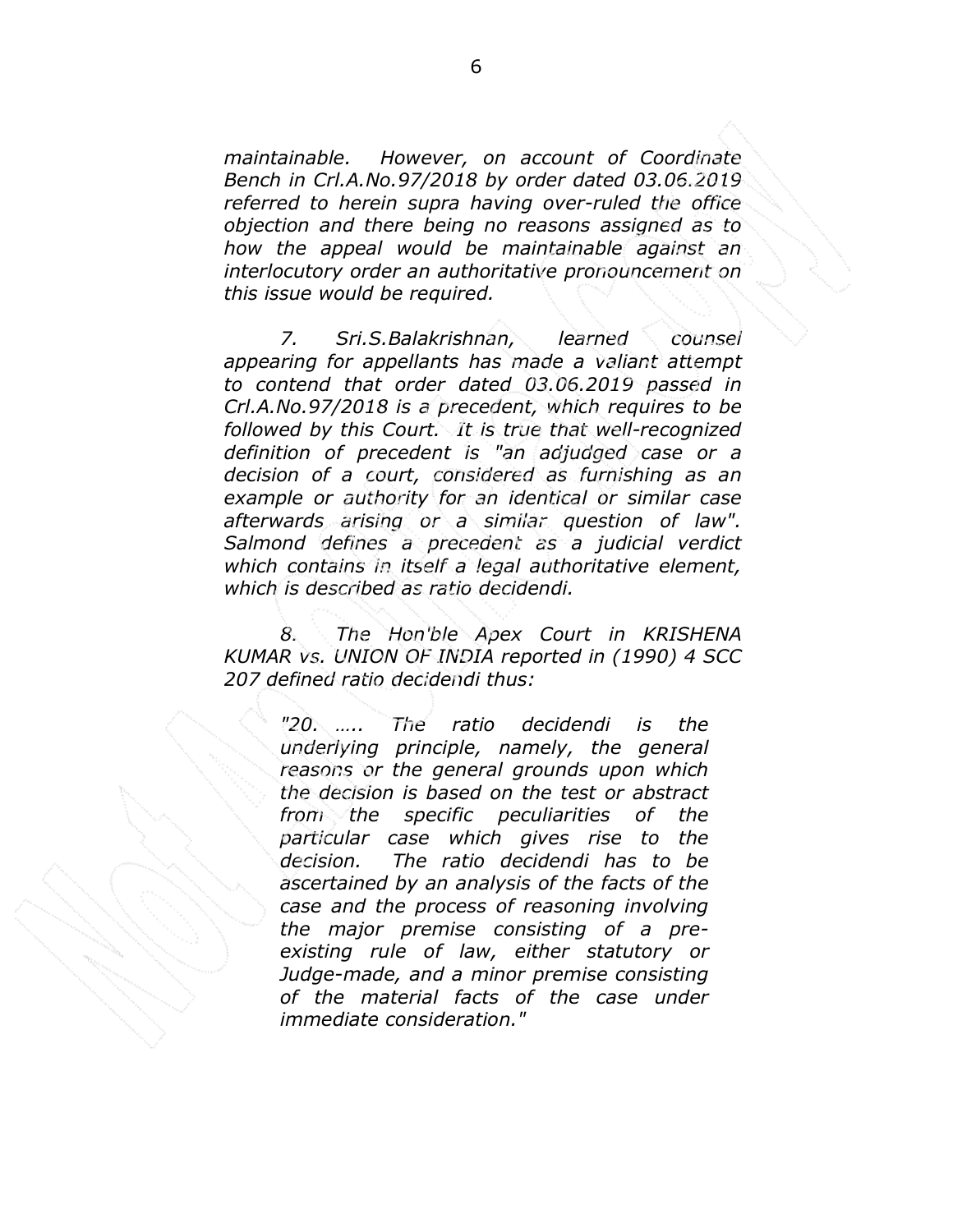9. Since we find in Crl.A.No.97/2018 the registry had raised an objection with regard to maintainability of said appeal, as has been raised in the present appeal and the Coordinate Bench without having discussed the provisions of law on the issue namely, Section 21(1) visa-vis Section 20 and by an order simplicitor the office objection having been overruled, the judicial discipline demands and commands that law requires to be laid to rest on this issue by a larger bench. Hence, we are of the opinion that following question requires to be adjudicated by a larger bench:

> (1) Whether an interlocutory application filed and dismissed by a Special Court would give rise to filing of an appeal under Section 21 of the National Investigation Agency Act, 2008? OR

> (2) Whether appeal lies under Section 21 of the National Investigation Agency Act, 2008 against an order passed on an interlocutory application filed under Section 20 of the Act?

Registry is directed to place the file before Hon'ble Chief Justice for constituting a larger bench.

Await orders of Full Bench."

Thereafter, vide order dated 08.02.2022, the Hon'ble Chief

Justice constituted a larger bench, accordingly, the matter has

been placed before this Bench.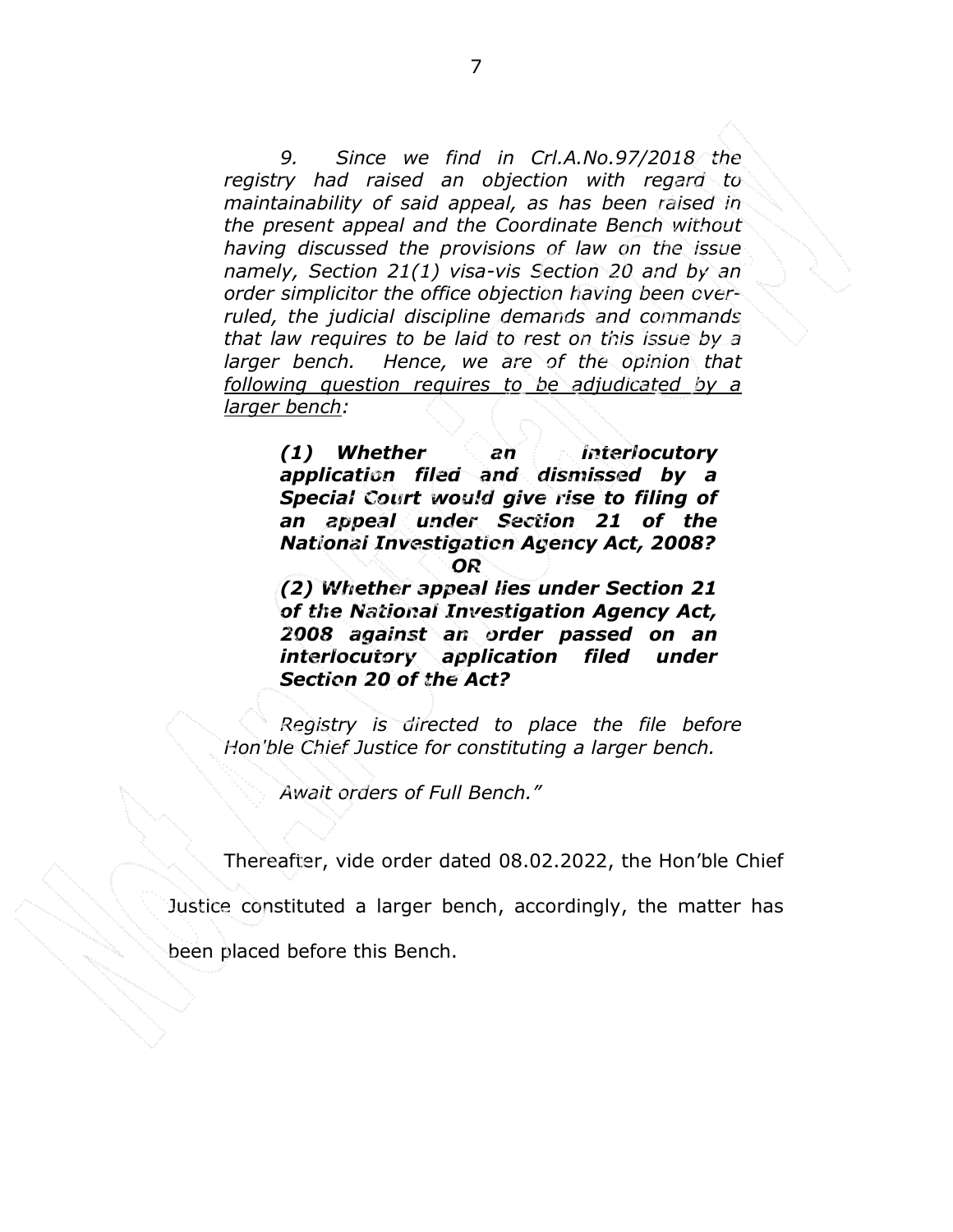#### FACTUAL BACKDROP:

 2. The appellants herein who are accused Nos.1 to 4 in Special Case No.181/2017 before the Special Court, Bangalore, are charge sheeted for the offences punishable under Sections 302, 201 r/w Section 34 of IPC, Sections 3 and 27 of the Arms Act and Sections 15, 16, 17, 18 and 20 of Unlawful Activities (Prevention) Act, 1967. They filed an application under Section 20 of the National Investigation Agency Act, 2008 ('the Act' for short) seeking transfer of the case to a regular Sessions Court on the ground that charge sheet filed is defective, insofar as, offences under Unlawful Activities (Prevention) Act, 1967 are concerned and therefore, the Special Court has no jurisdiction to try the same. The application was rejected vide order dated 22.02.2021, against which the instant Criminal Appeal No. 755/2021 has been filed.

3. We have heard learned counsel for the appellants - Sri.S.Balakrishnan and learned Standing Counsel for National Investigation Agency – Sri.P.Prasanna Kumar.

8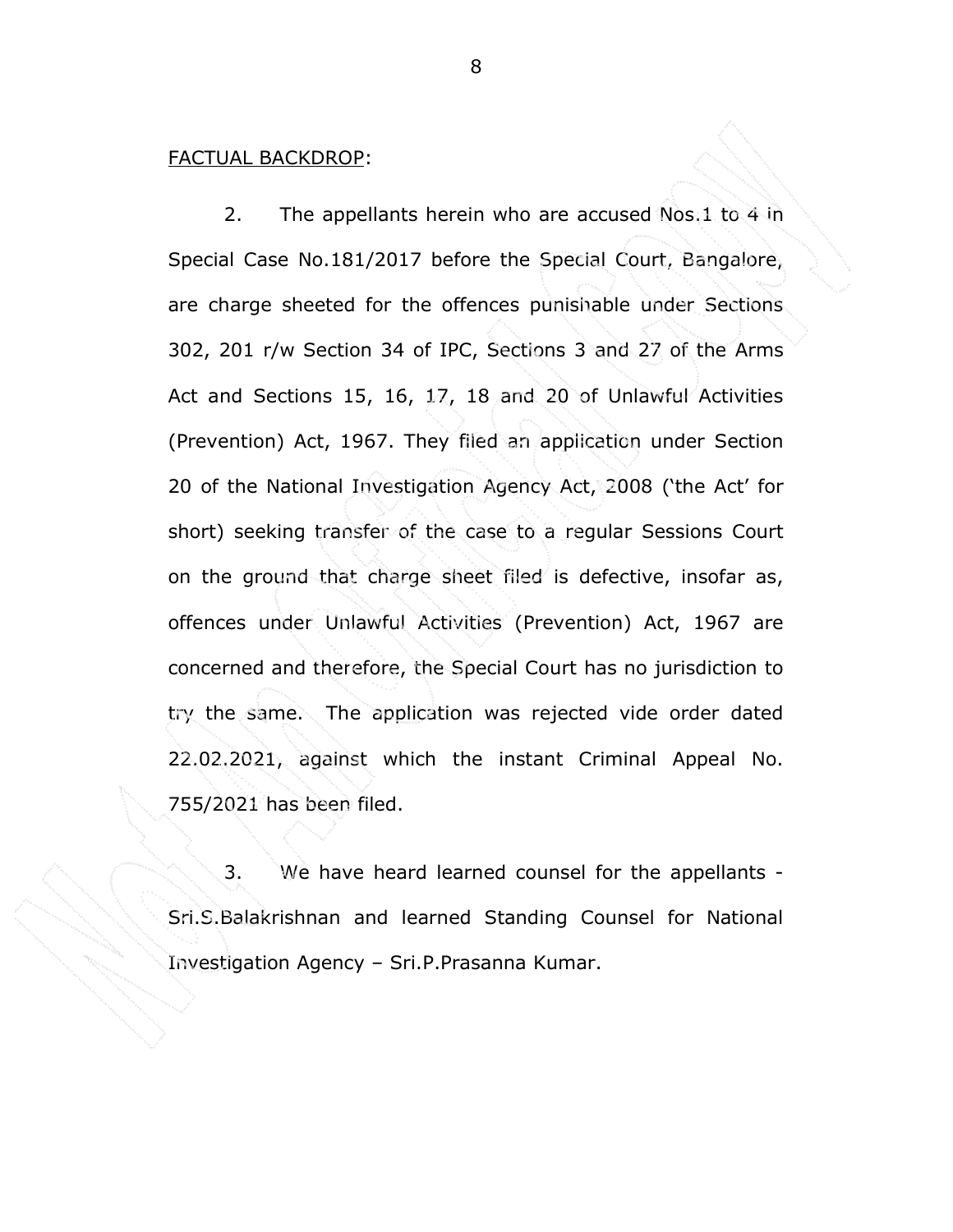#### SUBMISSION OF APPELLANT:

4. Learned counsel for the appellants submitted before us that order impugned in the appeal is not an interlocutory order within the meaning of sub-section (1) of Section 21 of the Act and, therefore, an appeal to this Court is maintainable. He submitted that if the application filed by the accused before the learned Special Court seeking transfer of the same to the regular Sessions Court were to be allowed, proceedings before the learned Special Court would have concluded and it was not open for the prosecution to proceed against the appellants for the offences punishable under Sections 15, 16, 17 and 20 of Unlawful Activities (Prevention) Act, 1967. He also submitted that sanction secured by the prosecution for filing charge sheet against the appellants for the offences under Unlawful Activities (Prevention) Act, 1967, was from an incompetent authority and therefore, it was without jurisdiction and ineffective. It was his submission that application filed before the Special Court should have been allowed.

5. In support of the said contention, Sri.S.Balakrishnan, learned counsel for the appellants has placed

9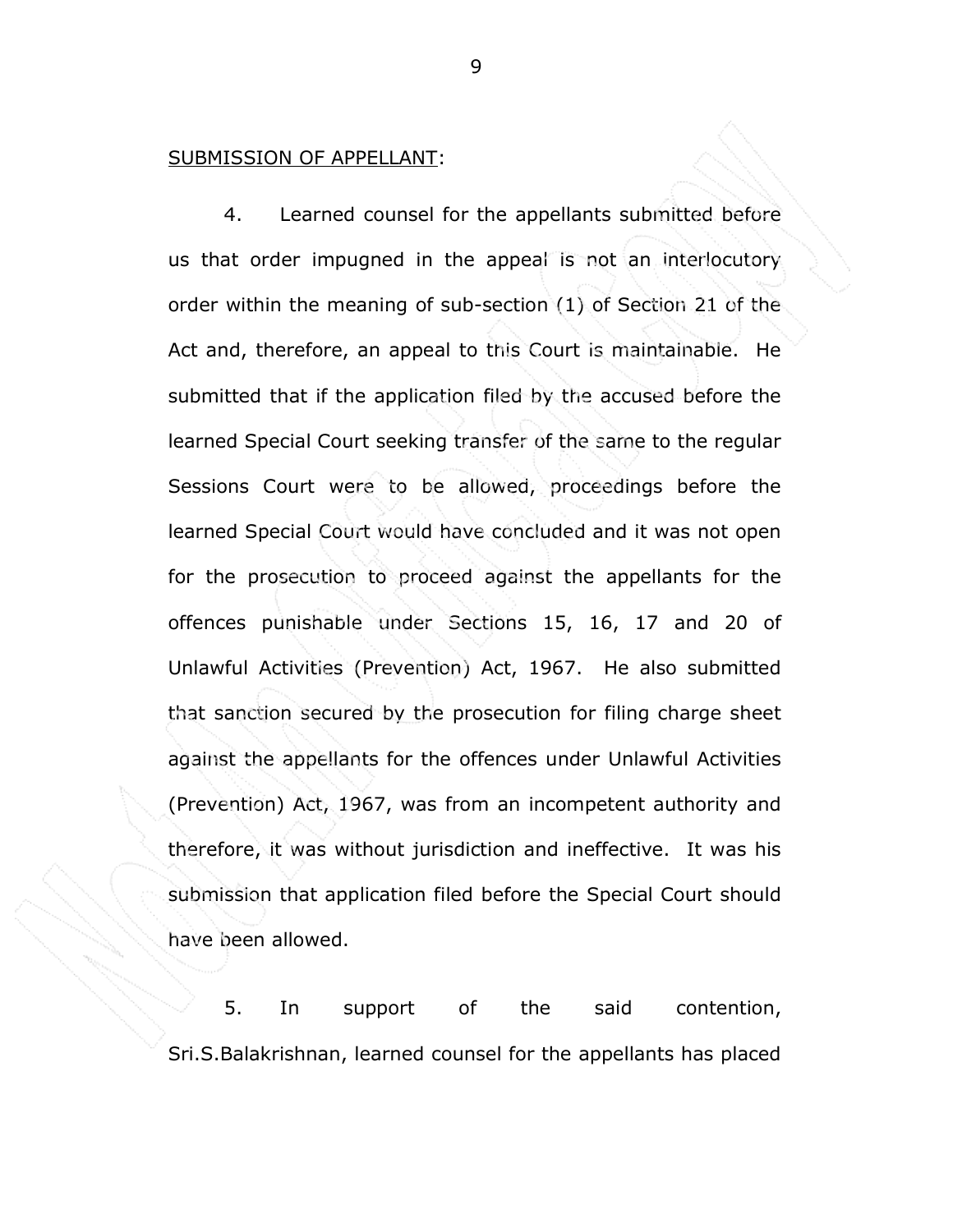reliance on the following decisions, i.e., PRAGYASINGH CHADRAPALSINGH THAKUR vs. STATE OF MAHARASHTRA THROUGH ADDITIONAL CHIEF SECRETARY, HOME  $\mathsf{DEPARTMENT}^1$ ; THE STATE OF MAHARASHTRA vs. MIRZA HIMAYAT BAIG<sup>2</sup> ; SERIOUS FRAUD INVESTIGATION OFFICE & ORS. vs. RAHUL MODI & ORS<sup>3</sup>; UNION OF INDIA & ORS. vs. A.K. PANDEY<sup>4</sup>; LAKSHMANASAMI GOUNDER vs. C.I.T., SELVAMANI & OTHERS<sup>5</sup>; UNION OF INDIA (UOI) VS. T. NATHAMUNI $^6$ ; R.A.H. SIGURAN vs. SHANKARE GOWDA & ORS. $^7$ ; L.R. NAGU @ NAGENDRAMURTHY vs. STATE OF KARNATAKA $^8\!$ ; NIRANJAN SINGH KARAM SINGH PUNJABI & ORS. vs. STATE OF MAHARASHTRA<sup>9</sup>; STATE OF MAHARASHTRA vs. MURLI RAMACHANDRA PURUSWAMI AND OTHERS<sup>10</sup>; GIRISH KUMAR SUNEJA Vs.  $CEI^{11}$ : ASHRAF KHAN ALIAS BABU MUNNE KHAN  $PATHAN$  & ANOTHER vs. STATE OF GUJARAT – TADA $^{12}$ : RAMBHAI NATHABAI GADHVI AND OTHERS vs. STATE OF

- <sup>4</sup> Civil Appeal No.6181/2002 Supreme Court of India 5
- (1992) 1 SCC 911
- <sup>6</sup> Criminal Appeal Nos.2512-2513/2014 Supreme Court of India
- Criminal Appeal Nos.1439/2017 Supreme Court of India
- <sup>8</sup> Criminal Appeal No.559/2017
- $9(1990)$  4 SCC 76
- $10^{10}$  2003(4) MhLJ 91
- $11$  (2017) 14 SCC 809
- <sup>12</sup> (2012) 11 SCC 606

<sup>1</sup> LAWS (BOM) 2013 10 97

 $2$  Criminal Appeal No.755/2013 - High Court of Bombay

<sup>3</sup> Criminal Appeal Nos.538-539/2019 - Supreme Court of India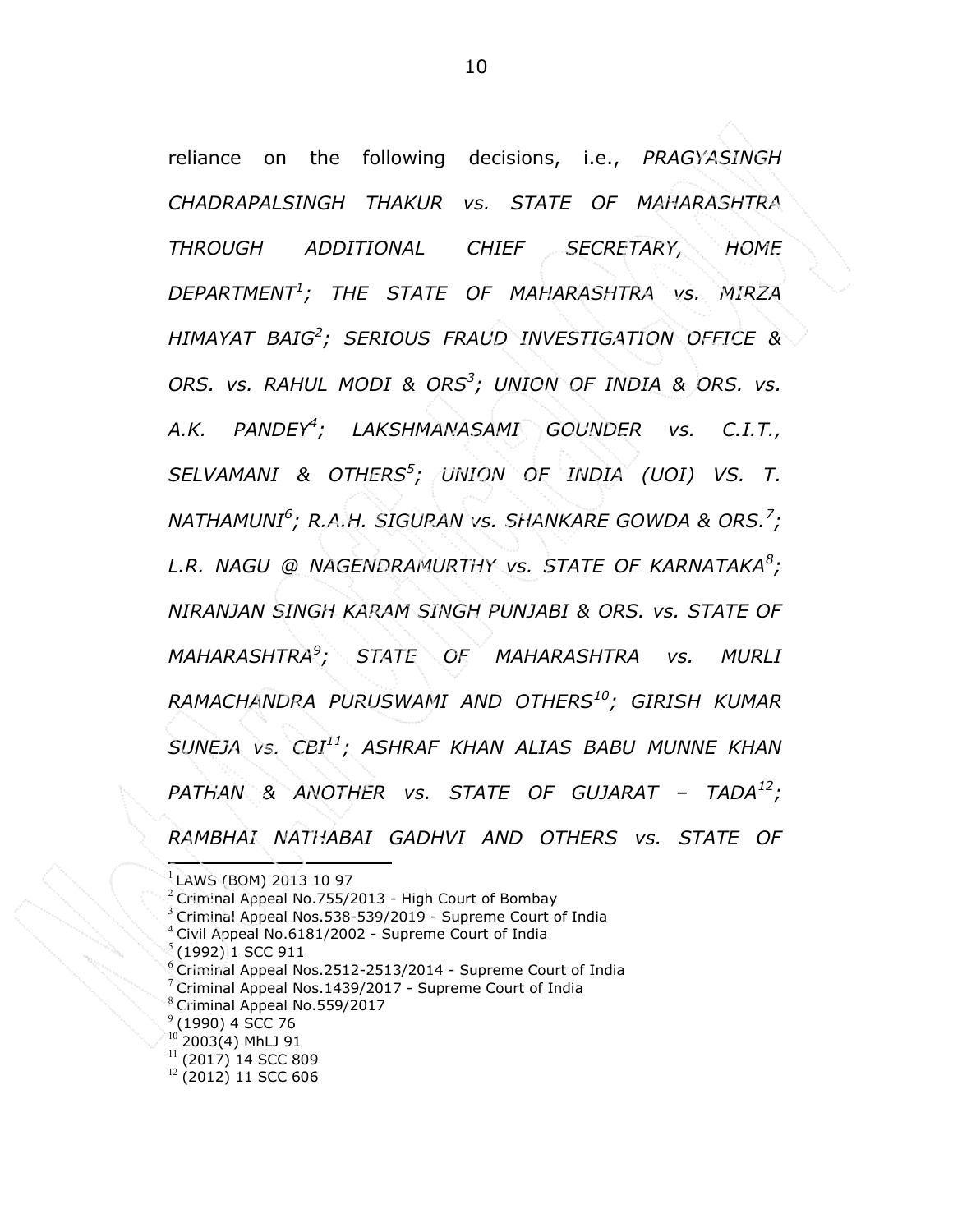GUJARAT – TADA<sup>13</sup>; SADIK SHARIF vs. STATE OF KARNATAKA – UAP ACT<sup>14</sup> AND SUBHASHREE DAS ALIAS MILI PANDA AND OTHERS vs. STATE OF ORISSA – UAP ACT15.

6. He, therefore, submitted that appeal is maintainable and office objections is required to be over-ruled by answering that impugned order is not an interlocutory order.

### SUBMISSION OF RESPONDENT:

 7. Sri.P.Prasanna Kumar, learned Special Public Prosecutor, per contra, contended that impugned order is an interlocutory order and therefore, an appeal against the same to this Court is specifically barred under sub-section (1) of Section 21 of the Act. He submitted that even if the contention of the accused-appellants before the learned Special Court were to be accepted, the proceedings would not have concluded. According to the learned Special Public Prosecutor the only feasible test to determine whether appeal against the impugned order is maintainable before the High Court is to ascertain whether by

<sup>&</sup>lt;sup>13</sup> 1997 (7) SCC 744

<sup>14</sup> Crl.R.P.No.98/2009 dated 06.11.2009

<sup>&</sup>lt;sup>15</sup> 2011 (2) OLR 1000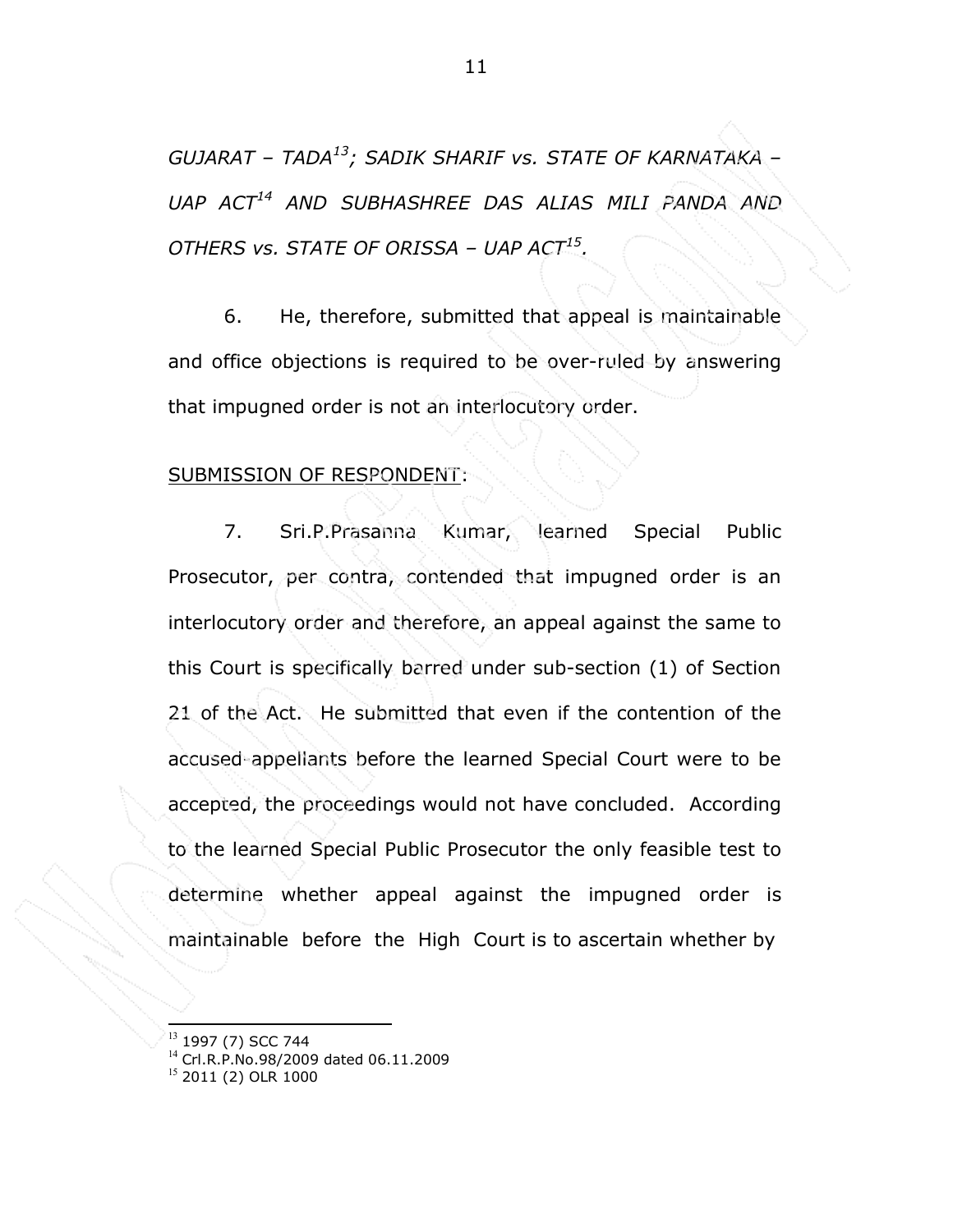upholding the grounds raised by appellants, proceedings against appellants would have been terminated. Learned counsel submitted that contention that the sanction order was defective is wholly unsustainable. He further submitted that even if the said contention was accepted, proceedings as against the appellants would not have culminated in their discharge and they would have had to face the trial and therefore, impugned order is in the nature of an interlocutory order.

8. In support of his contention, he placed reliance on the following judgments, i.e., MADHU LIMAYE vs. STATE OF MAHARASHTRA<sup>16</sup>; VC SHUKLA vs. CBI<sup>17</sup>; KK PATEL vs. STATE OF GUJARAT<sup>18</sup>; STATE OF AP vs. MOHD. HUSSAIN<sup>19</sup>; GIRISH KUMAR SUNEJA vs. CBI<sup>20</sup>; ASIAN RESURFACING ROAD AGENCY PVT. LTD. vs.  $CBI^{21}$ ; ASIM SHARIFF vs. NIA<sup>22</sup> AND SYED ISMAIL AFAQ vs. STATE OF KARNATAKA<sup>23</sup>.

 $^{22}$  Criminal Appeal No.222/2018 (Kar HC-DB) – 08.03.2018

<sup>16</sup> (1977) 4 SCC 551

<sup>17</sup> (1980) SCC (Crl) 695

 $\frac{18}{19}$  (2000) 6 SCC 195

<sup>(2014) 1</sup> SCC 258

<sup>20</sup> (2017) 14 SCC 809

 $21$  (2018) 16 SCC 299

 $^{23}$  Criminal Appeal No.97/2018 (Kar HC-DB) – 06.07.2019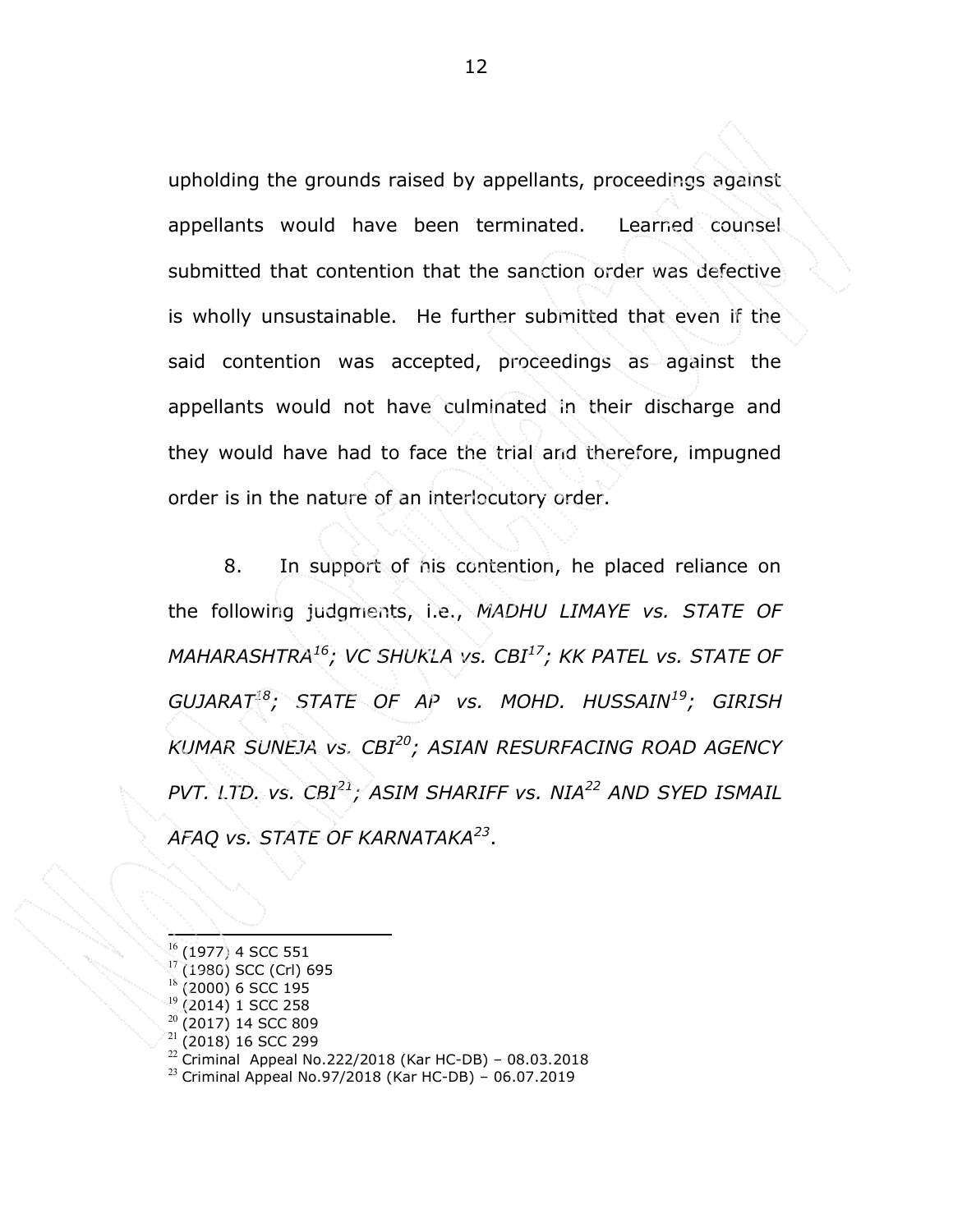## RELEVANT PROVISIONS:

9. The matter of appeals from any judgment, sentence

or order from the Special Court is regulated under Section 21 of

the Act. Sections 20 and 21 of the Act are relevant which reads

as follows:

"20. Power to transfer cases to regular courts.-

Where, after taking cognizance of any offence, a Special Court is of the opinion that the offence is not triable by it, it shall, notwithstanding that it has no jurisdiction to try such offence, transfer the case for the trial of

21. Appeals.—

- (1) Notwithstanding anything contained in the Code, an appeal shall lie from any judgment, sentence or order, not being an interlocutory order, of a Special Court to the High Court both on facts and on law.
- (2) Every appeal under sub-section (1) shall be heard by a Bench of two Judges of the High Court and shall, as far as possible, be disposed of within a period of three months from the date of admission of the appeal.
- (3) Except as aforesaid, no appeal or revision shall lie to any court from any judgment, sentence or order including an interlocutory order of a Special Court.
- (4) Notwithstanding anything contained in subsection (3) of section 378 of the Code, an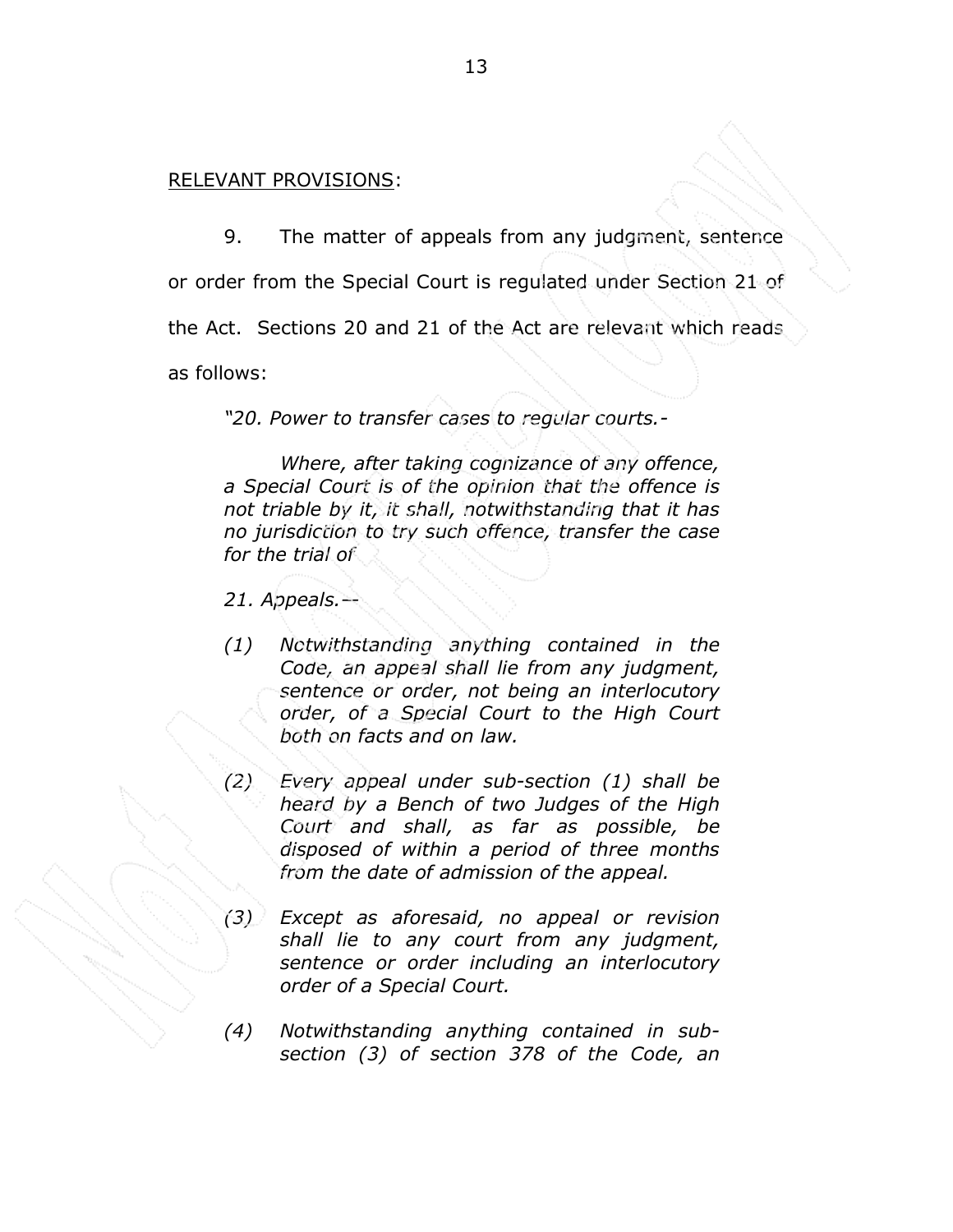appeal shall lie to the High Court against an order of the Special Court granting or refusing bail.

(5) Every appeal under this section shall be preferred within a period of thirty days from the date of the judgment, sentence or order appealed from:

> Provided that the High Court may entertain an appeal after the expiry of the said period of thirty days if it is satisfied that the appellant had sufficient cause for not preferring the appeal within the period of thirty days:

Provided further that no appeal shall be entertained after the expiry of period of ninety days."

10. In Crl.A.No.97/2018 (SRI. SYED ISMAIL AFAQ vs.

THE STATE OF KARNATAKA) while overruling the office objections, this Court had on 03.06.2019 passed the following order:

"03/06/2019:

Heard learned counsel for the appellant and learned SPP for the respondent.

Office objections over-ruled.

Call on 06/06/2019.

Sd/- Sd/-"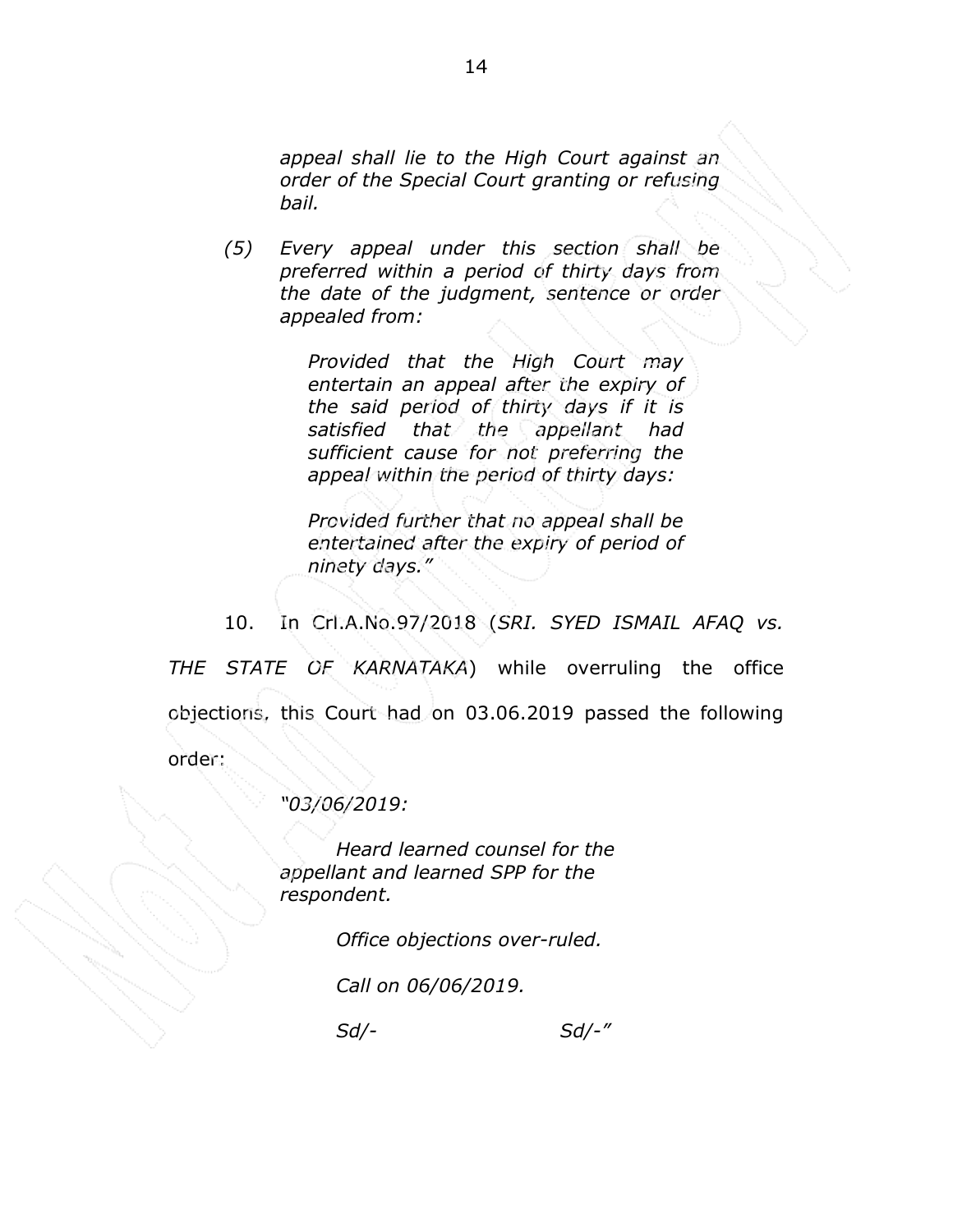11. It is apparent from the above that the Hon'ble Division Bench did not give any reason for over-ruling office objections.

### LEGAL POSITION:

12. Hon'ble Supreme Court had on several occasions observed that in view of the stringency of sentence on conviction under the Act and also the exacting nature of provisions on bail, the intention of legislation is clear that trial should be accomplished at a faster pace. Therefore, the Act has drastically reduced the avenues for the parties to approach the High Court by way of an appeal. A reading of Section 21 of the Act makes it absolutely clear. Section 21 of the Act in terms speaks about no right of appeal being made available against an interlocutory order. Hon'ble Supreme Court had an occasion to consider the highly restricted scope of preferring an appeal from the orders passed by the Special Court constituted under the Act at various stages before the final judgment is passed in the proceedings before the said Court. In STATE OF ANDHRA PRADESH vs.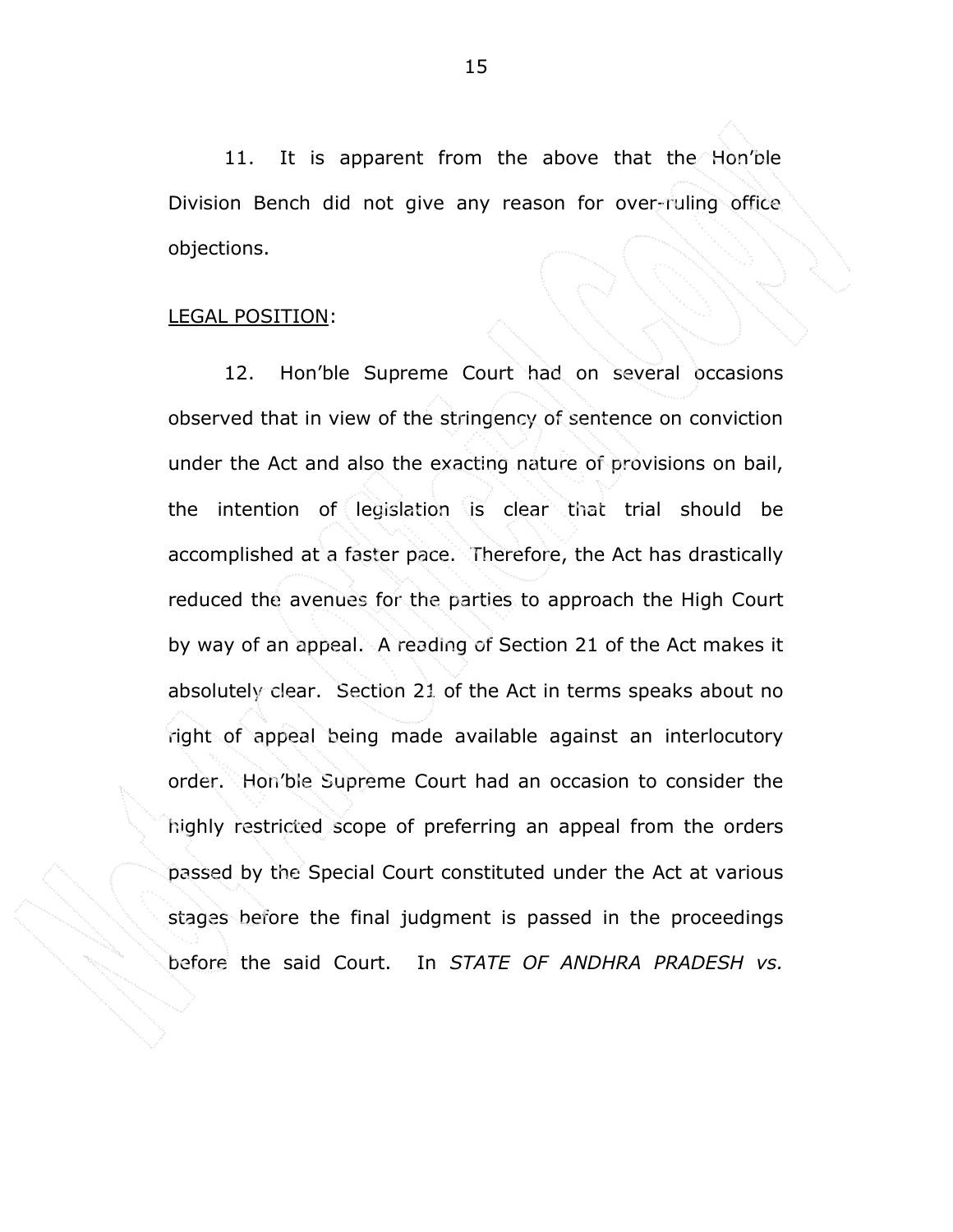MOHD. HUSSAIN<sup>24</sup> case, the Hon'ble Supreme Court has

observed as follows:

"16. The above referred Section 21(4) of the NIA Act provides that an appeal lies to the High Court against an order of the Special Court granting or refusing bail. However subsection (3) which is a prior sub-section, specifically states that "except as aforesaid", no appeal or revision shall lie to any court from any judgment, sentence or order including an interlocutory order of a Special Court. Therefore, the phrase "except as aforesaid" takes us to sub-sections (1) and (2). Thus when anybody is aggrieved by any judgment, sentence or order including an interlocutory order of the Special Court, no such appeal or revision shall lie to any court except as provided under sub-sections (1) and (2), meaning thereby only to the High Court. This is the mandate of Section 21(3) of the NIA Act.

17. There is no difficulty in accepting the submission on behalf of the appellant that an order granting or refusing bail is an interlocutory order. The point however to be noted is that as provided under Section 21(4) of the NIA Act, the appeal against such an order lies to the High Court only, and to no other court as laid down in Section 21(3). Thus it is only the interlocutory orders granting or refusing bail which are made appealable, and no other interlocutory orders, which is made clear in Section 21(1), which lays down that an appeal shall lie to the High Court from any judgment, sentence or order, not being an interlocutory order of a Special

<sup>24</sup> (2014) 14 SCC 258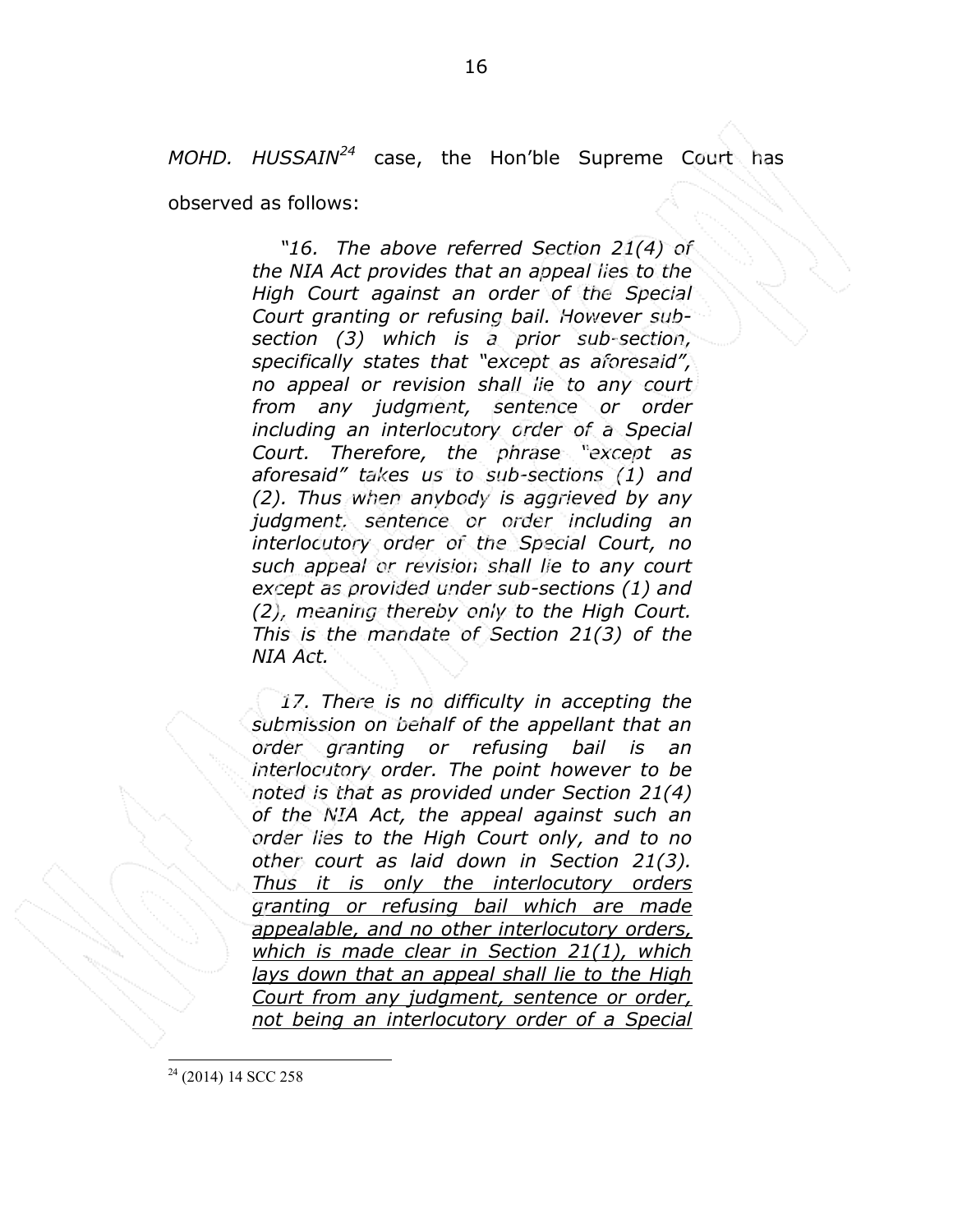Court. Thus other interlocutory orders are not appealable at all. This is because as provided under Section 19 of the Act, the trial is to proceed on day-to-day basis. It is to be conducted expeditiously. Therefore, no appeal is provided against any of the interlocutory orders passed by the Special Court. The only exception to this provision is that orders either granting or refusing bail are made appealable under Section 21(4). This is because those orders are concerning the liberty of the accused, and therefore although other interlocutory orders are not appealable, an appeal is provided against the order granting or refusing the bail. Section 21(4), thus carves out an exception to the exclusion of interlocutory orders, which are not appealable under Section 21(1). The order granting or refusing the bail is therefore very much an order against which an appeal is permitted under Section 21(1) of the Act."

(Emphasis supplied)

 13. From the above, it is absolutely clear that the only interlocutory order passed by the Special Court against which an appeal is maintainable to the High Court is the order granting or refusing to grant bail.

 14. The above decision of Hon'ble Supreme Court directly deals with the provision under consideration namely, Section 21 of the Act. However, in view of vehement submissions made by the learned counsel for the appellants, it is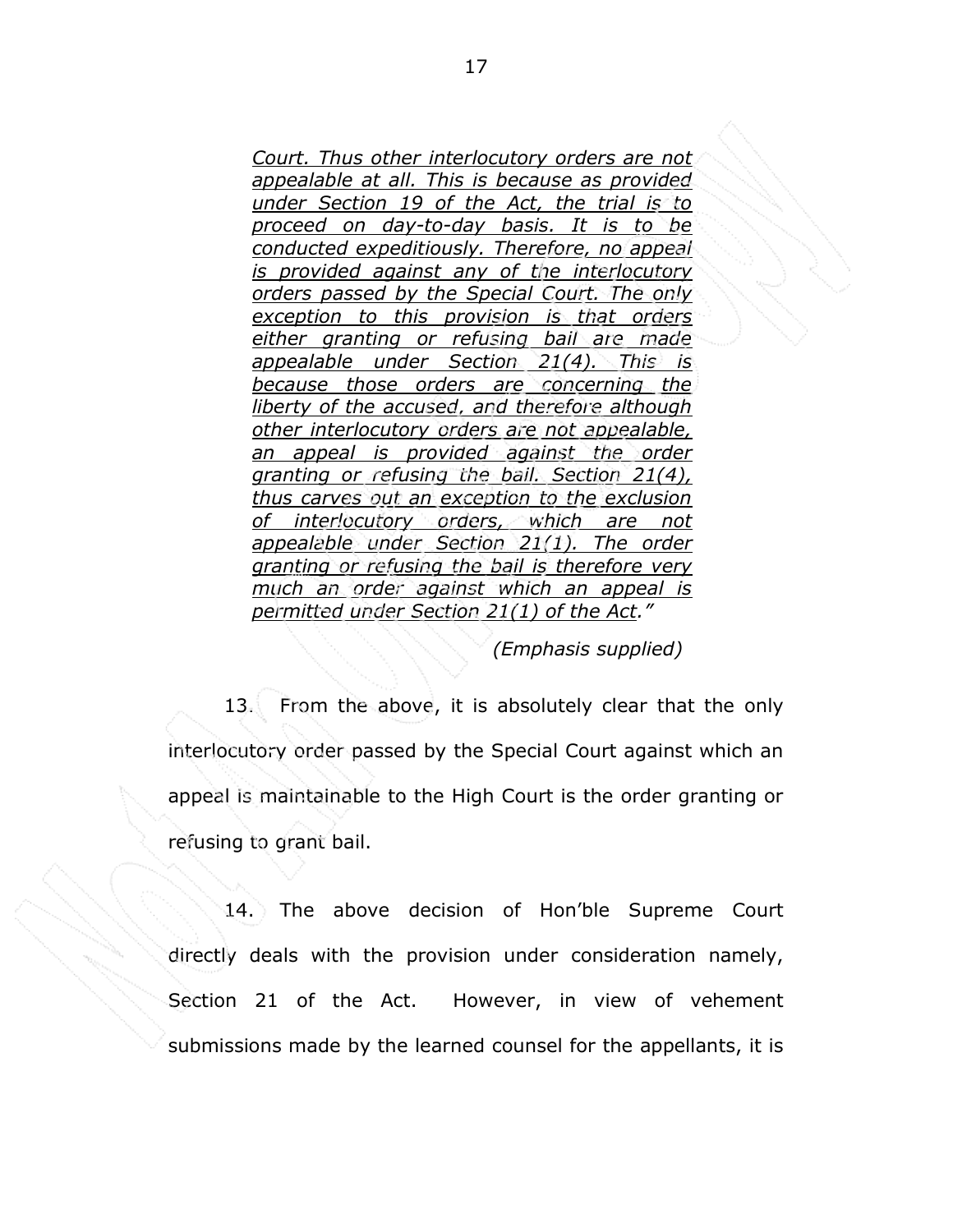now necessary to advert to the decisions cited by him in some detail. Firstly, learned counsel for the appellants placed reliance on 2 decisions namely, NIRANJAN SINGH KARAM SINGH PUNJABI, ADVOCATE vs. JITENDRA BHIMRAJ BIJJAYA AND  $OTHERS<sup>25</sup>$  rendered by the Hon'ble Supreme Court and STATE OF MAHARASHTRA vs. MURLI RAMACHANDRA PURUSWAMI<sup>26</sup> rendered by Bombay High Court. Those cases arose out of charge sheet filed by the concerned police, among others, under Terrorist and Disruptive Activities (Prevention) Act, 1987 (for short 'TADA Act'). The provision that had fallen for consideration was Section 18 of the TADA Act, which provided for transfer of the case from the Special Court under TADA Act to a regular Sessions Court, if Special Court was of the opinion that there was no case made out to frame charges for offences under the TADA Act. It is undoubtedly a provision worded similarly like Section 21 of the Act and therefore, it is a cognate provision. Since the decision in MD. HUSSAIN's case we have placed reliance on is directly arising from a case registered under the provisions of the Act, we are of the view that it is not necessary

 $25$  (1990) 4 SCC 76

 $26$  (2003 (4) Mh.L.J. 91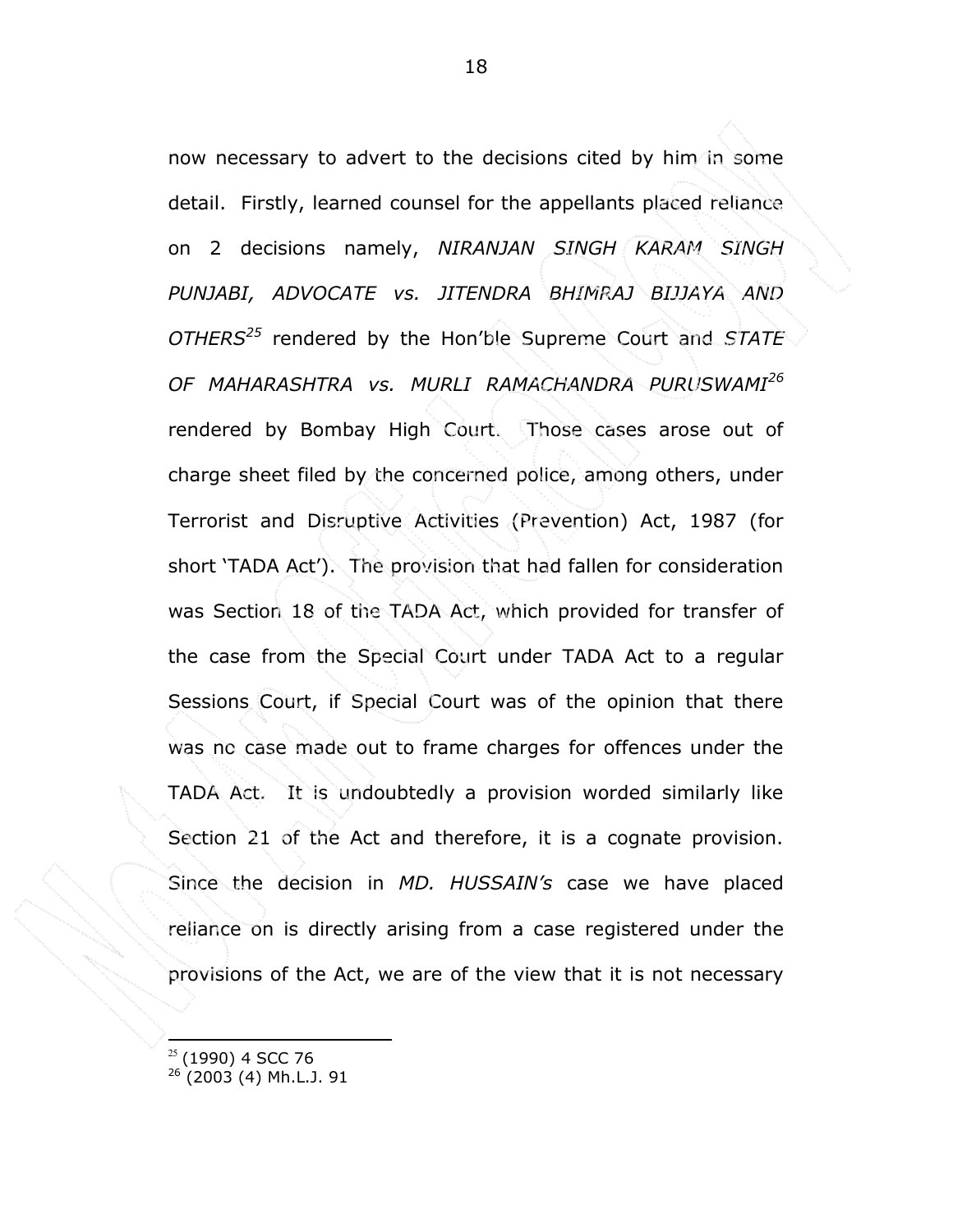to consider the decision in NIRANJAN SINGH's case. In any case, careful perusal of the said decision does not indicate Hon'ble Supreme Court taking any view in derogation of what has been held by the Supreme Court MD. HUSSAIN's case (supra). Therefore, the above said decision does not render any assistance to the case of the appellants. Insofar as *STATE OF* MAHARASHTRA vs. MURLI RAMACHANDRA PURUSWAMI is concerned, same is rendered by the Division Bench of the Bombay High Court. Said case is also arising under TADA Act and since MD. HUSSAIN's judgment is rendered by the Hon'ble Supreme Court the above case is also of no assistance to the case of appellants.

 15. The next decision relied upon by the learned counsel for the appellants is GIRISH KUMAR SUNEJA vs.  $CBI<sup>27</sup>$  rendered by a Bench consisting of three Judges of the Hon'ble Supreme Court. The case before the Hon'ble Supreme Court arose under the Prevention of Corruption Act, 1988, and what was essentially considered in great detail was the nature of "inter-mediate orders" and "quasi final orders". Again since the said decision

 $27$  (2017) 14 scc 809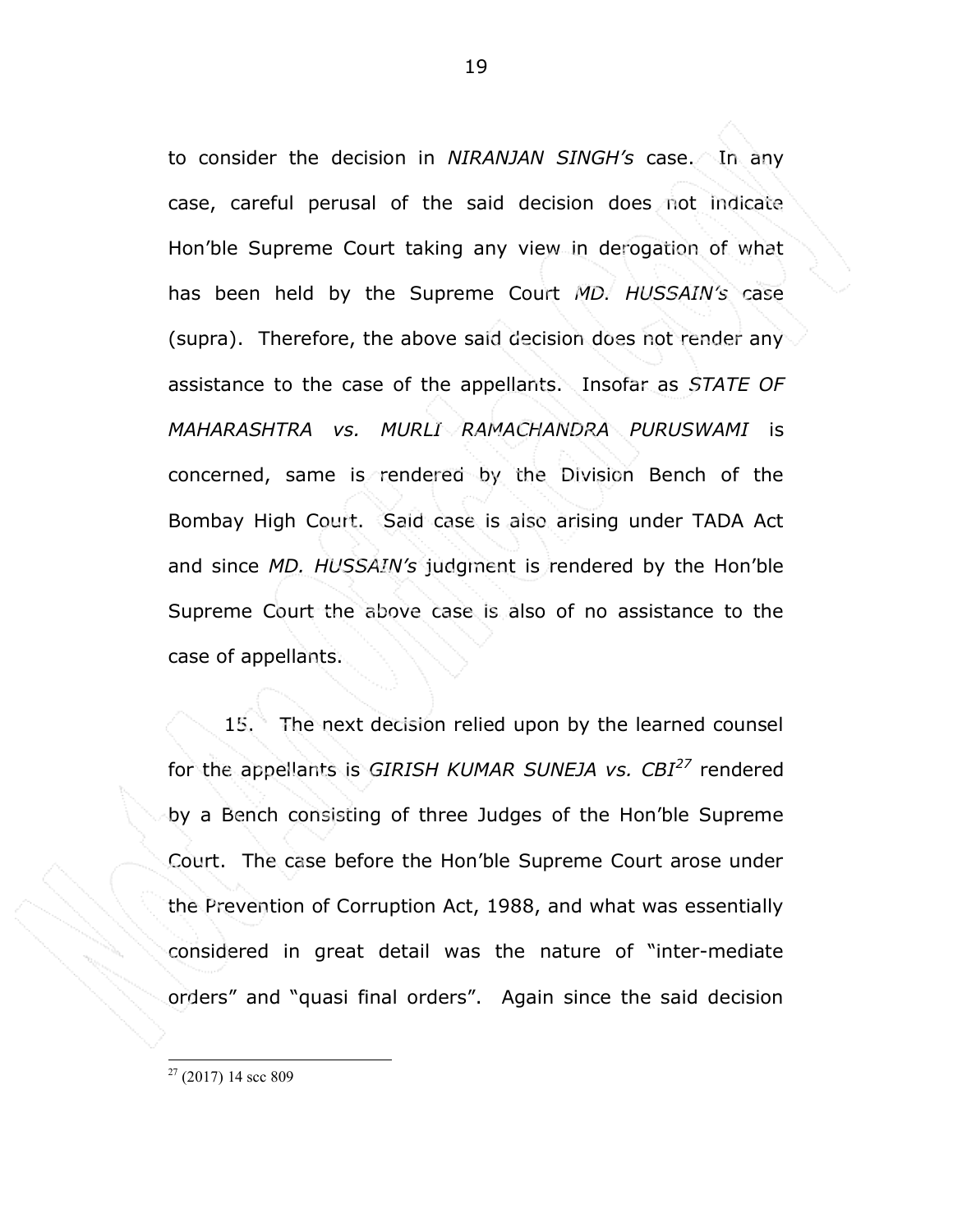was rendered in a case arising under the Prevention of Corruption Act, 1988, MD. HUSSAIN's case being directly on the point the above decision also does not render any assistance to the case of the appellants.

 16. Learned counsel for the appellants placed reliance on PRAGYASINGH CHANDRAPALSINGH THAKUR vs. STATE OF MAHARASHTRA THROUGH ADDITIONAL CHIEF SECRETARY, HOME DEPARTMENT<sup>28</sup>, which is decided by a Bench of Hon'ble Bombay High Court and even though decided in a case arising from National Investigation Agency Act, in view of clear exposition of law in MD. HUSSAIN's case, we are not inclined to go into a detailed discussion of the above decision. The rest of the decisions cited by the learned counsel for the appellants are not on Section 21 of the Act.

17. In view of the law laid down by the Hon'ble Apex Court in the case of STATE OF ANDHRA PRADESH vs. MOHD.  $HUSSAIN$  supra, we are of the considered view that no appeal shall lie to the High Court under Section 21 of the Act against

<sup>28</sup> LAWS(BOM) 2013 10 97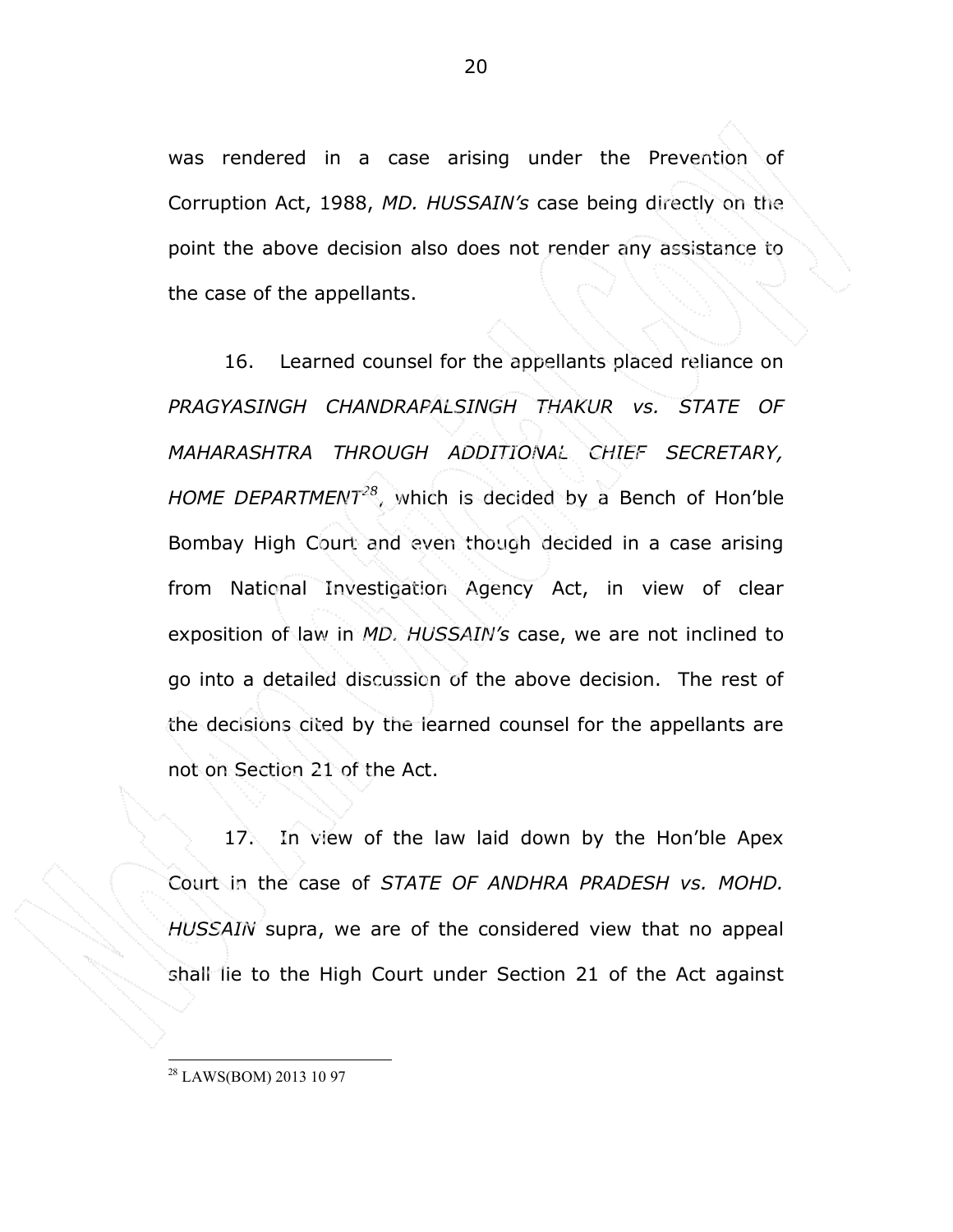the interlocutory order except in the case of grant of bail or refusal to grant bail.

18. In the present case, the order impugned in the appeal is an interlocutory order rejecting the transfer application and as such, the appeal preferred by the appellants is not maintainable.

19. The reference is answered as follows:

i. An interlocutory application rejected by the Special Court vide order dated 22.02.2021 would not give rise to filing of an appeal under Section 21 of the National Investigation Agency Act, 2008.

ii. No appeal shall lie under Section 21 of the National Investigation Agency Act, 2008 against an order passed under Section 20 of the Act.

iii. An appeal under Section 21 of the National Investigation Agency Act, 2008 shall be maintainable before the division bench of the High Court only against an interlocutory order granting or refusing to